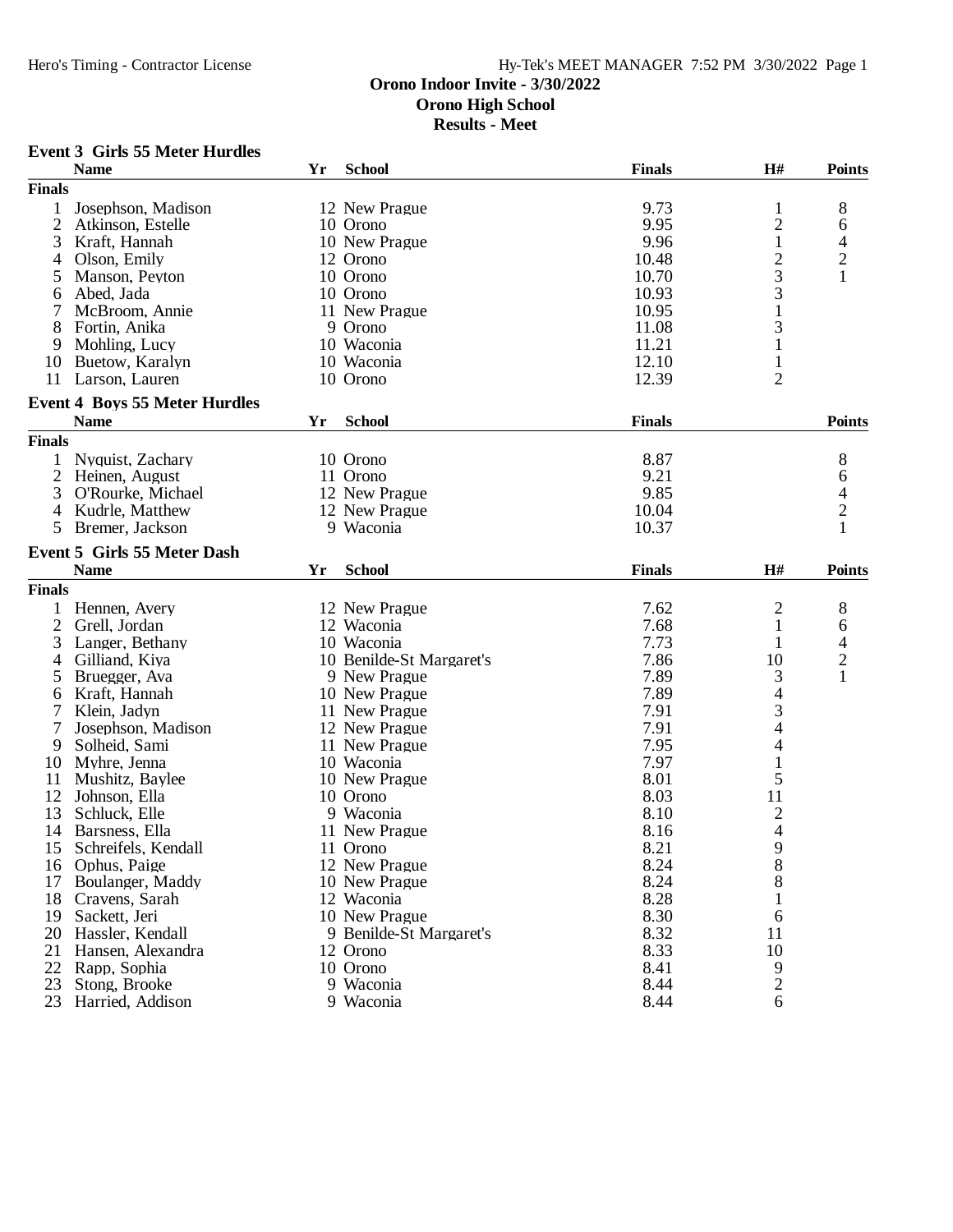**Results - Meet**

# **Finals ... (Event 5 Girls 55 Meter Dash)**

|               | <b>Name</b>                | Yr | <b>School</b>            | <b>Finals</b> | $\mathbf{H}$ # | <b>Points</b> |
|---------------|----------------------------|----|--------------------------|---------------|----------------|---------------|
| 25            | Schweiger, Kaitlin         |    | 9 Waconia                | 8.47          | 1              |               |
| 26            | Motz, Carly                |    | 10 New Prague            | 8.48          | $\overline{c}$ |               |
| 27            | Manson, Peyton             |    | 10 Orono                 | 8.48          | 15             |               |
| 28            | Ryskamp, Iyla              |    | 12 Orono                 | 8.49          | 15             |               |
| 29            | Raidt, Ming Li             |    | 11 Waconia               | 8.50          | 7              |               |
| 30            | Wills, Natalie             |    | 10 Waconia               | 8.53          | 4              |               |
| 31            | Chuma, Delanie             |    | 9 Waconia                | 8.58          | 6              |               |
| 32            | Dietzen, Elizabeth         |    | 12 Benilde-St Margaret's | 8.62          | 11             |               |
| 33            | Will, Eliana               |    | 9 Orono                  | 8.65          | 11             |               |
| 34            | Ryskoski, Ariana           |    | 10 Waconia               | 8.66          | $\overline{c}$ |               |
| 35            | Rhode, Brooke              |    | 10 Waconia               | 8.67          | 3              |               |
| 36            | Lopez, Zoe                 |    | 9 Orono                  | 8.68          | 14             |               |
| 37            | Malrait, Elisabeth         |    | 10 Benilde-St Margaret's | 8.68          | 12             |               |
| 38            | Olson, Jenna               |    | 11 Orono                 | 8.68          | 12             |               |
| 39            | Oakins, Jazmyn             |    | 9 Benilde-St Margaret's  | 8.69          | 13             |               |
| 40            | Cronin, Amanda             |    | 10 Benilde-St Margaret's | 8.70          | 11             |               |
| 41            | Rapp, Alexandra            |    | 11 Orono                 | 8.71          | 12             |               |
| 42            | Birkholz, Lily             |    | 11 New Prague            | 8.73          | 8              |               |
| 43            | Engkjer, Olivia            |    | 9 Waconia                | 8.83          | 3              |               |
| 44            | Kanive, Kathryn            |    | 9 Orono                  | 8.87          | 15             |               |
| 45            | Grundhofer, Sofia          |    | 9 Waconia                | 8.93          | 6              |               |
| 46            | Laumann, Mackayla          |    | 9 Waconia                | 8.93          | $\overline{7}$ |               |
| 47            | Smith, Ashley              |    | 9 Waconia                | 9.04          |                |               |
| 48            | Gesinger, Elizabeth        |    | 9 Waconia                | 9.05          | $rac{3}{5}$    |               |
| 49            | Schaefer, Amalia           |    | 9 Waconia                | 9.14          | 9              |               |
| 50            | Wills, Nicole              |    | 10 Waconia               | 9.15          | 5              |               |
| 51            | Courteau, Isabelle         |    | 10 Orono                 | 9.20          | 13             |               |
| 52            | Schultz, Elliot            |    | 9 Benilde-St Margaret's  | 9.21          | 13             |               |
| 53            | Krcil, Abby                |    | 9 Waconia                | 9.22          | 7              |               |
| 54            | Dammann, Alyssa            |    | 9 Waconia                | 9.28          | 7              |               |
| 55            | Pauly, Addison             |    | 9 Waconia                | 9.34          | 6              |               |
| 56            | Haas, Mallory              |    | 9 Waconia                | 9.39          | 9              |               |
| 57            | Henriksen, Maretta         |    | 9 Waconia                | 9.42          | $\overline{7}$ |               |
| 58            | Haag, Isabelle             |    | 10 Orono                 | 9.42          | 14             |               |
| 59            | Langevin, Lydia            |    | 9 Orono                  | 9.48          | 14             |               |
| 60            | Hughes, Hanna              |    | 9 Waconia                | 9.55          | 5              |               |
| 61            | Eilertson, Emma            |    | 9 Benilde-St Margaret's  | 9.68          | 13             |               |
| 62            | Ebsen-Garrett, Eva         |    | 10 Benilde-St Margaret's | 9.83          | 10             |               |
| 63            | Adams, Ella                |    | 9 Benilde-St Margaret's  | 10.32         | 10             |               |
|               | 64 Sheldon, Avery          |    | 9 Waconia                | 10.33         | 8              |               |
|               | 65 Forsyth, Maddison       |    | 9 Orono                  | 10.46         | 15             |               |
| 66            | Dasari, Rachael            |    | 11 Orono                 | 10.73         | 13             |               |
| 67            | Wellman, Isabel            |    | 12 Orono                 | 11.00         | 12             |               |
| 68            | Denysyuk, Diana            |    | 10 Waconia               | 13.53         | 14             |               |
|               | Event 6 Boys 55 Meter Dash |    |                          |               |                |               |
|               | <b>Name</b>                | Yr | <b>School</b>            | <b>Finals</b> | H#             | <b>Points</b> |
| <b>Finals</b> |                            |    |                          |               |                |               |
| $\mathbf{1}$  | Mueller, Aidan             |    | 12 Orono                 | 6.87          | 6              | 8             |
|               | 2 Chromy, Ethan            |    | 12 New Prague            | 6.88          | $\mathbf{2}$   | 6             |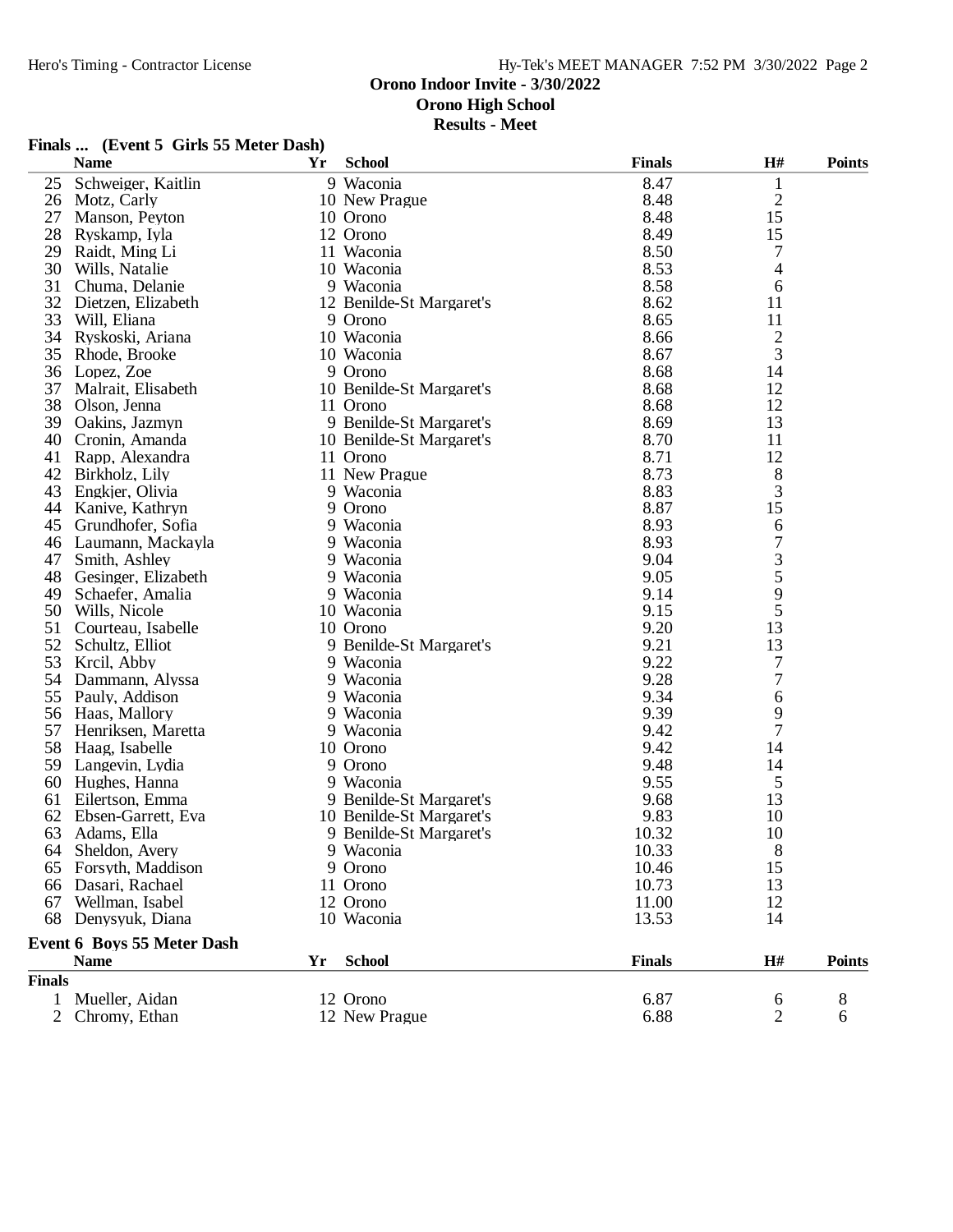# **Orono Indoor Invite - 3/30/2022**

**Orono High School**

**Results - Meet**

| Finals  (Event 6 Boys 55 Meter Dash) |  |  |  |  |
|--------------------------------------|--|--|--|--|
|--------------------------------------|--|--|--|--|

|    | <b>Name</b>                  | Yr | <b>School</b>                        | <b>Finals</b> | $\mathbf{H}^{\#}$ | <b>Points</b>  |
|----|------------------------------|----|--------------------------------------|---------------|-------------------|----------------|
| 3  | Hennen, Jack                 |    | 10 New Prague                        | 6.93          | 3                 | $\overline{4}$ |
| 4  | Lukkes, Kaden                |    | 12 New Prague                        | 6.98          | $\overline{2}$    | $\overline{c}$ |
| 5  | Faherty, Aiden               |    | 11 Benilde-St Margaret's             | 6.98          | 12                | 1              |
| 6  | Reighard, Travis             |    | 12 Waconia                           | 7.03          | 1                 |                |
| 7  | Allyn, Josiah                |    | 10 Waconia                           | 7.09          | 1                 |                |
| 8  | Brewer, Himie                |    | 11 Benilde-St Margaret's             | 7.11          | 9                 |                |
| 9  | Rieckhoff, Mitchell          |    | 10 Waconia                           | 7.13          | $\mathbf{1}$      |                |
| 10 | Sackett, James               |    | 12 New Prague                        | 7.16          | 4                 |                |
| 11 | Pieper, Brendan              |    | 12 New Prague                        | 7.17          | 3                 |                |
| 12 | Igel, Oscar                  |    | 11 Benilde-St Margaret's             | 7.20          | 7                 |                |
|    | 12 Brown, Khalif             |    | 9 Benilde-St Margaret's              | 7.20          | 8                 |                |
| 14 | Fischer, Jack                |    | 11 Orono                             | 7.22          | 9                 |                |
| 15 | Fox, Hunter                  |    | 10 Orono                             | 7.22          | 8                 |                |
| 16 | Krugerud, Jacob              |    | 10 Waconia                           | 7.25          | 1                 |                |
| 17 | Riley, Alexander             |    | 11 Waconia                           | 7.25          | 1                 |                |
| 18 | Vettel, Ashton               |    | 10 Waconia                           | 7.35          | $\overline{c}$    |                |
| 19 | Dubay, Gabe                  |    | 9 Waconia                            | 7.37          | 3                 |                |
| 20 | Dent, Alexander              |    | 12 Orono                             | 7.40          | 11                |                |
| 21 | Thueringer, Mitchell         |    | 11 Benilde-St Margaret's             | 7.41          | 10                |                |
| 22 | Pieschke, Luke               |    | 11 Waconia                           | 7.48          | 3                 |                |
| 23 | Eberhart, Blake              |    | 10 Waconia                           | 7.54          | $\overline{c}$    |                |
| 24 | Wahlstrom, Aiden             |    | 12 Benilde-St Margaret's             | 7.54          | 8                 |                |
| 25 |                              |    | 9 Waconia                            | 7.57          | 3                 |                |
| 26 | Pierce, Mathias              |    |                                      | 7.62          | 6                 |                |
|    | Crandall, Slater             |    | 10 Benilde-St Margaret's<br>10 Orono |               | 7                 |                |
| 27 | Pearce, Devin                |    |                                      | 7.68          |                   |                |
| 28 | Scroggins, Charles           |    | 10 Benilde-St Margaret's             | 7.71<br>7.78  | 10                |                |
| 29 | Coffey, Austin               |    | 10 Waconia                           |               | 5                 |                |
| 30 | Gabrielson, Noah             |    | 9 Orono                              | 7.78          | 9                 |                |
| 31 | Mullin, Patrick              |    | 12 Benilde-St Margaret's             | 7.84          | 12                |                |
| 32 | Roth, Corbin                 |    | 10 Waconia                           | 7.84          | 4                 |                |
| 33 | Swift, Charlie               |    | 9 Waconia                            | 7.85          | 4                 |                |
| 34 | Shafer, Henry                |    | 9 Orono                              | 7.86          | 7                 |                |
| 35 | Shelley, Jason               |    | 10 Waconia                           | 7.95          | 4                 |                |
| 36 | Hoffman, Will                |    | 10 Orono                             | 7.95          | 8                 |                |
| 37 | Doan, Ryan                   |    | 9 Waconia                            | 8.01          | 5                 |                |
| 38 | Jandro, Logan                |    | 9 Waconia                            | 8.02          | 5                 |                |
| 39 | Kirkwold, Josh               |    | 9 Waconia                            | 8.04          | $\overline{2}$    |                |
| 40 | Buch, Joel                   |    | 9 Waconia                            | 8.06          | 4                 |                |
| 41 | Leary, Aidan                 |    | 9 Orono                              | 8.14          | 11                |                |
|    | 42 Mcmenomy, Quinlan         |    | 9 Benilde-St Margaret's              | 8.15          | 6                 |                |
| 43 | Johnson, James               |    | 10 Orono                             | 8.26          | 10                |                |
| 44 | Inforzato Winterhalt, Carsen |    | 11 Orono                             | 8.26          | 10                |                |
| 45 | Nkemough, Franklin           |    | 10 Benilde-St Margaret's             | 8.34          | 8                 |                |
|    | 46 Radford, Kaedyn           |    | 10 Orono                             | 8.39          | 7                 |                |
| 47 | Litchfield, Vincent          |    | 9 Orono                              | 8.44          | 10                |                |
| 48 | Barry, Justin                |    | 9 Orono                              | 8.53          | 11                |                |
| 49 | Benike, Michael              |    | 10 Waconia                           | 8.80          | 5                 |                |
| 50 | Jager, Jace                  |    | 10 Waconia                           | 8.80          | 6                 |                |
| 51 | Steffen, Charlie             |    | 9 Waconia                            | 8.91          | 6                 |                |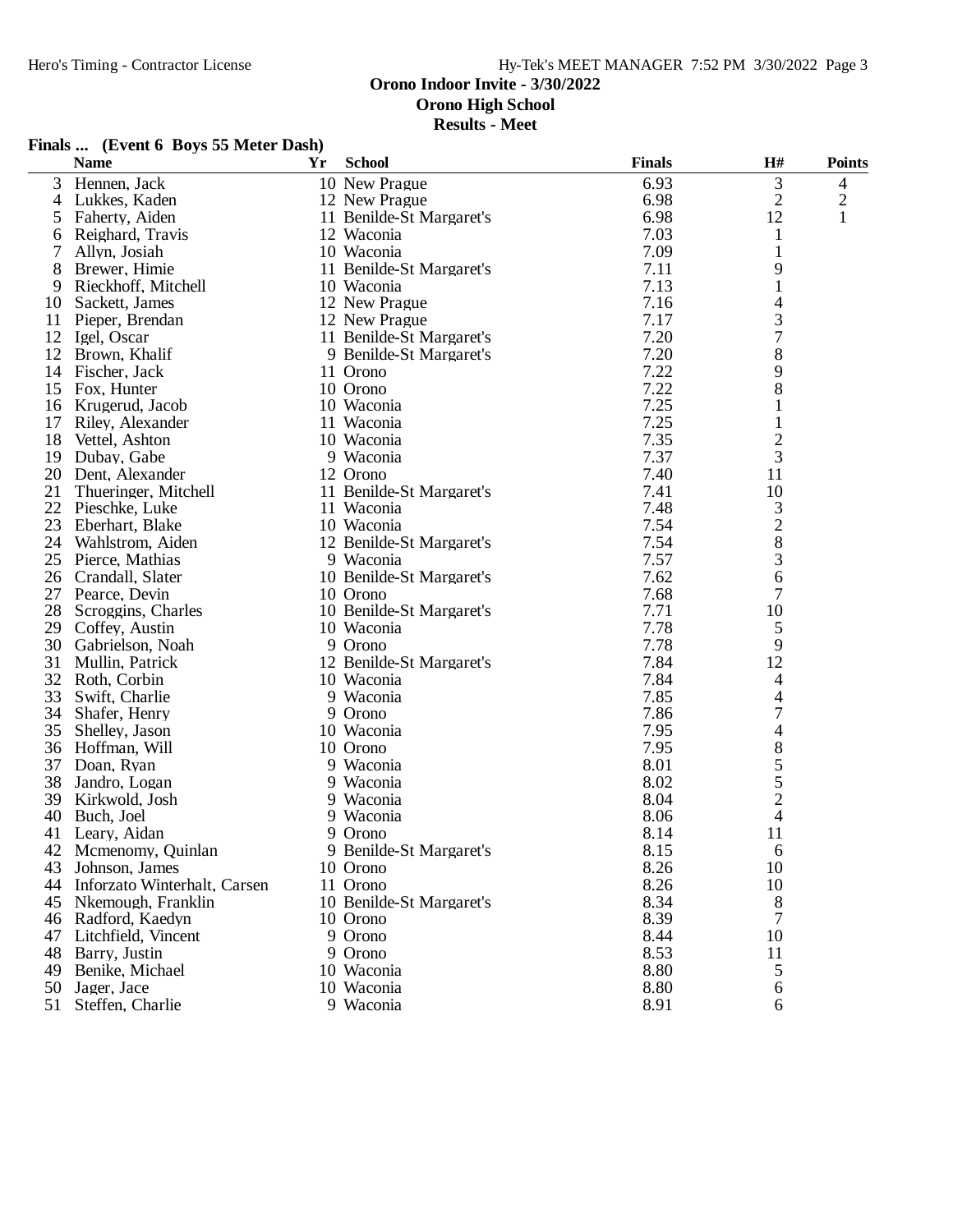## **Orono Indoor Invite - 3/30/2022 Orono High School Results - Meet**

| Event 11 Girls 4x200 Meter Relay |  |  |  |  |
|----------------------------------|--|--|--|--|
|----------------------------------|--|--|--|--|

|                | <b>Team</b>                         |    | <b>Relay</b>             | <b>Finals</b> |                | <b>Points</b>  |
|----------------|-------------------------------------|----|--------------------------|---------------|----------------|----------------|
| <b>Finals</b>  |                                     |    |                          |               |                |                |
| 1              | Orono                               |    | A                        | 1:56.56       |                | 8              |
| $\overline{2}$ | Benilde-St Margaret's               |    | A                        | 2:07.21       |                | 6              |
| 3              | Waconia                             |    | A                        | 2:08.58       |                | 4              |
| $\overline{4}$ | Waconia                             |    | $\overline{B}$           | 2:09.78       |                |                |
| 5.             | Orono                               |    | B                        | 2:09.79       |                |                |
|                | Event 12 Boys 4x200 Meter Relay     |    |                          |               |                |                |
|                | <b>Team</b>                         |    | <b>Relay</b>             | <b>Finals</b> | $\mathbf{H}$ # | <b>Points</b>  |
| <b>Finals</b>  |                                     |    |                          |               |                |                |
| 1              | Orono                               |    | B                        | 1:43.54       | $\overline{c}$ |                |
| $\overline{c}$ | New Prague                          |    | $\bf{B}$                 | 1:44.28       | $\mathbf{1}$   |                |
| 3              | Benilde-St Margaret's               |    | A                        | 1:44.71       | 1              | 8              |
| 4              | New Prague                          |    | $\mathbf{A}$             | 1:46.30       | 1              |                |
|                | Waconia                             |    |                          |               |                | 6              |
| 5              |                                     |    | A                        | 1:46.45       | 1              | 4              |
| 6              | Benilde-St Margaret's               |    | B                        | 1:46.87       | $\overline{2}$ |                |
| 7              | Orono                               |    | A                        | 1:51.18       | $\overline{2}$ | $\overline{2}$ |
| 8              | Waconia                             |    | B                        | 1:53.11       | 1              |                |
|                | <b>Event 9 Girls 1600 Meter Run</b> |    |                          |               |                |                |
|                | <b>Name</b>                         | Yr | <b>School</b>            | <b>Finals</b> | H#             | <b>Points</b>  |
| <b>Finals</b>  |                                     |    |                          |               |                |                |
| 1              | Larson, Vivienne                    |    | 11 Benilde-St Margaret's | 5:33.51       | $\mathbf{1}$   | 8              |
| $\overline{2}$ | Rosemeier, Nora                     |    | 12 New Prague            | 5:49.24       | 1              | 6              |
| 3              | Skahan, Bailey                      |    | 12 Benilde-St Margaret's | 6:20.67       | 1              | 4              |
| 4              | Kendrick, Danica                    |    | 8 Waconia                | 6:21.88       | 1              | $\overline{2}$ |
| 5              | Wagner, Audrey                      |    | 8 New Prague             | 6:22.18       | 1              | 1              |
| 6              | Giesen, Emily                       |    | 8 New Prague             | 6:22.30       | 1              |                |
| 7              | Swanepoel, Paige                    |    | 8 New Prague             | 6:22.45       | $\mathbf{1}$   |                |
| 8              | Denysyuk, Diana                     |    | 10 Waconia               | 6:24.77       | $\overline{c}$ |                |
| 9              | Niaz, Cynthia                       |    | 11 Waconia               | 6:26.51       | $\overline{2}$ |                |
|                | 10 Beix, Sophia                     |    | 11 Waconia               | 6:32.58       | 1              |                |
| 11             | Savitt, Erin                        |    | 10 Waconia               | 6:34.33       | 1              |                |
|                |                                     |    |                          | 6:38.27       | 1              |                |
|                | 12 Peterson, Lily                   |    | 11 Benilde-St Margaret's |               |                |                |
|                | 13 Feit, Teva                       |    | 9 New Prague             | 6:38.82       |                |                |
| 14             | Carlson, Abbey                      |    | 12 New Prague            | 6:40.27       | 1              |                |
| 15             | Loberg, Shelby                      |    | 10 Benilde-St Margaret's | 6:46.07       | $\overline{c}$ |                |
|                | 16 Edwards, Annabelle               |    | 12 Orono                 | 6:57.61       |                |                |
|                | 17 Montgomery, Lily                 |    | 9 Orono                  | 7:08.60       |                |                |
|                | 18 Edwards-Hughes, Franny           |    | 9 Orono                  | 7:12.45       |                |                |
|                | 19 Nafstad, Allyson                 |    | 10 Orono                 | 7:12.84       |                |                |
|                | 20 Francis, Samantha                |    | 11 Orono                 | 7:25.68       | 222222222      |                |
| 21             | Fuks, Madison                       |    | 12 Orono                 | 7:30.12       |                |                |
| 22             | Kalkbrenner, McKenna                |    | 11 Orono                 | 7:32.33       |                |                |
| 23             | Burr, Lillie                        |    | 11 Orono                 | 8:58.56       |                |                |
| 24             | Keating, Lucille                    |    | 9 Orono                  | 9:43.24       |                |                |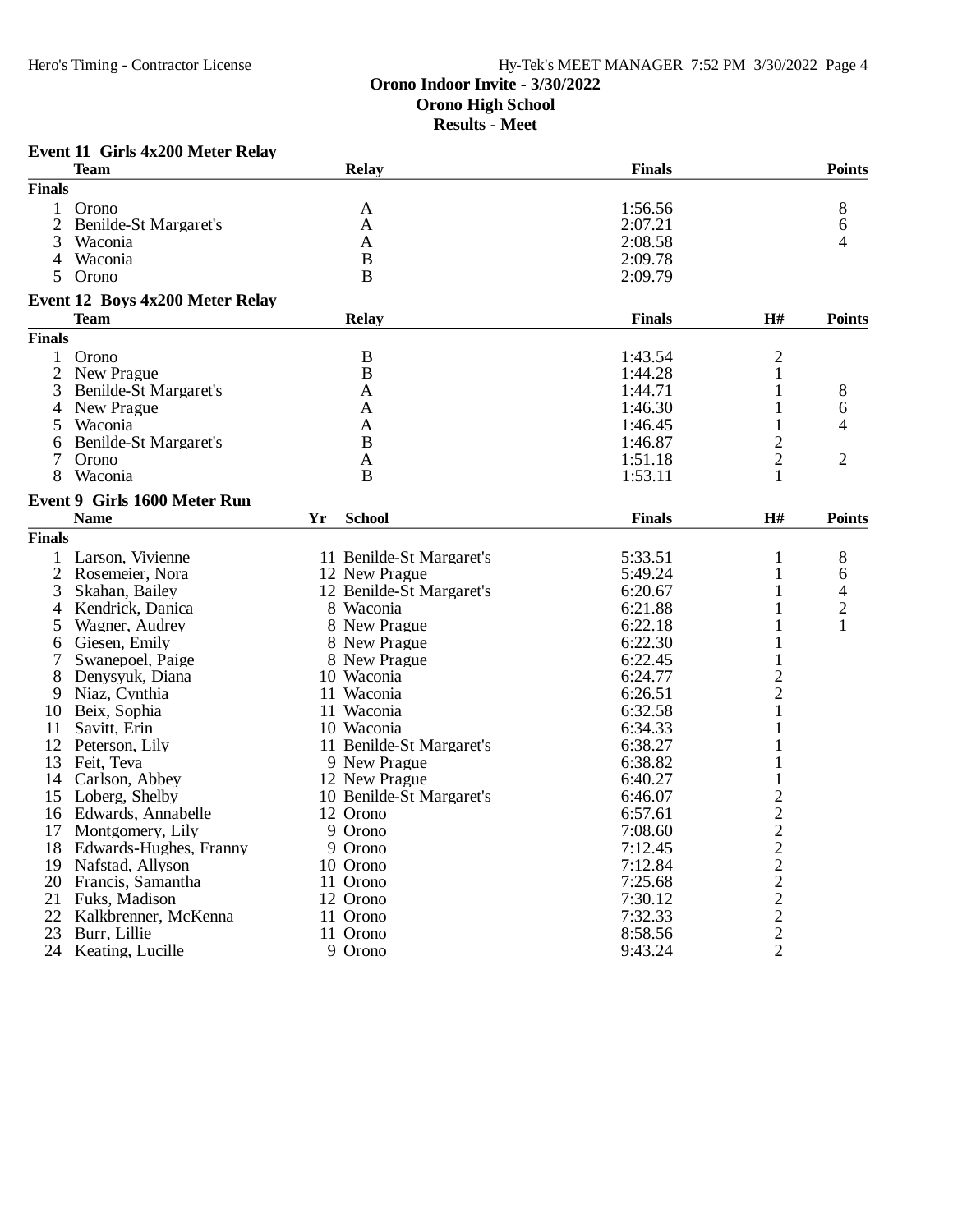**Results - Meet**

# **Event 10 Boys 1600 Meter Run**

|                | <b>Name</b>                         | Yr | <b>School</b>            | <b>Finals</b> | H#                                                     | <b>Points</b>  |
|----------------|-------------------------------------|----|--------------------------|---------------|--------------------------------------------------------|----------------|
| <b>Finals</b>  |                                     |    |                          |               |                                                        |                |
| $\mathbf{1}$   | Malecha, Jacob                      |    | 12 New Prague            | 4:53.99       | 1                                                      | $\,8\,$        |
| $\mathfrak{2}$ | Rud, Mark                           |    | 12 Waconia               | 4:54.06       | 1                                                      | 6              |
| 3              | Foley, Emerson                      |    | 12 Benilde-St Margaret's | 5:09.21       | 1                                                      | 4              |
| 4              | Roufs, Liam                         |    | 11 New Prague            | 5:11.04       |                                                        | $\overline{c}$ |
| 5              | Kulakevich, Thomas                  |    | 11 New Prague            | 5:11.52       | 1                                                      | 1              |
| 6              | Rokala, Mason                       |    | 9 Benilde-St Margaret's  | 5:12.11       | 1                                                      |                |
| 7              | Davis, Wyatt                        |    | 12 New Prague            | 5:20.31       | $\mathbf{1}$                                           |                |
| 8              | Huseby, Riley                       |    | 11 New Prague            | 5:20.43       | 1                                                      |                |
| 9              | Montgomery, Jack                    |    | 11 Orono                 | 5:20.92       | 1                                                      |                |
| 10             | Russo, Zeke                         |    | 8 New Prague             | 5:21.90       | 1                                                      |                |
| 11             | Muelhaussen, Henry                  |    | 11 Benilde-St Margaret's | 5:26.12       | $\mathbf{1}$                                           |                |
| 12             | Gronholz, Charlie                   |    | 10 Orono                 | 5:31.43       |                                                        |                |
| 13             | Munsch, Cooper                      |    | 8 Orono                  | 5:31.60       |                                                        |                |
| 14             | Cerda, Sebastian                    |    | 9 Benilde-St Margaret's  | 5:42.32       |                                                        |                |
| 15             | McMerty, Jackson                    |    | 11 Waconia               | 5:45.35       |                                                        |                |
| 16             | Casey, Dylan                        |    | 9 Benilde-St Margaret's  | 5:45.79       |                                                        |                |
| 17             | Carinval, Joe                       |    | Orono                    | 5:54.99       |                                                        |                |
| 18             |                                     |    | 10 Waconia               |               |                                                        |                |
|                | Benike, Michael                     |    |                          | 5:55.67       |                                                        |                |
| 19             | Martin, Thomas                      |    | 9 Orono                  | 5:59.94       |                                                        |                |
|                | 20 Steffen, Jack                    |    | 9 Waconia                | 6:02.90       |                                                        |                |
| 21             | Masica, Benjamin                    |    | 9 Orono                  | 6:03.11       |                                                        |                |
| 22             | Bruer, Ryan                         |    | 10 Benilde-St Margaret's | 6:05.98       |                                                        |                |
| 23             | Wolfson, Benjamin                   |    | 9 Benilde-St Margaret's  | 6:52.73       | 222222222222                                           |                |
| 24             | Timberman, Jack                     |    | 9 Benilde-St Margaret's  | 7:24.27       |                                                        |                |
| 25             | Medina, Pedro                       |    | 9 Waconia                | 7:51.60       |                                                        |                |
|                | <b>Event 7 Girls 400 Meter Dash</b> |    |                          |               |                                                        |                |
|                | <b>Name</b>                         | Yr | <b>School</b>            | <b>Finals</b> | H#                                                     | <b>Points</b>  |
| <b>Finals</b>  |                                     |    |                          |               |                                                        |                |
| 1              | Lindstrom, Maya                     |    | 12 Waconia               | 1:04.07       | 1                                                      | 8              |
| $\overline{2}$ | Denneson, Rylea                     |    | 9 Orono                  | 1:08.03       | 3                                                      | 6              |
| 3              | Schular, Maddie                     |    | 9 Waconia                | 1:08.89       | 1                                                      | 4              |
| 4              | Prindiville, Claire                 |    | 11 Benilde-St Margaret's | 1:09.37       | 1                                                      | $\overline{c}$ |
| 5              | Greer, Isabella                     |    | 9 Waconia                | 1:11.22       | $\mathbf{1}$                                           | $\mathbf{1}$   |
| 6              | Stenger, Sydney                     |    | 12 New Prague            | 1:12.81       |                                                        |                |
| 7              | Holicky, Maddi                      |    | 12 New Prague            | 1:14.37       |                                                        |                |
| 8              | Rapp, Sophia                        |    | 10 Orono                 | 1:14.42       |                                                        |                |
| 9              | Amaris, Anna                        |    | 10 Benilde-St Margaret's | 1:15.46       |                                                        |                |
|                | 10 Loveland, Ava                    |    | 10 Benilde-St Margaret's | 1:23.36       | $\begin{array}{c}\n2 \\ 2 \\ 3 \\ 2 \\ 3\n\end{array}$ |                |
|                |                                     |    |                          |               |                                                        |                |
|                | <b>Event 8 Boys 400 Meter Dash</b>  |    |                          |               |                                                        |                |
|                | <b>Name</b>                         | Yr | <b>School</b>            | <b>Finals</b> | H#                                                     | <b>Points</b>  |
| <b>Finals</b>  |                                     |    |                          |               |                                                        |                |
| 1              | Lee, Jacob                          |    | 12 New Prague            | 54.38         | 1                                                      | 8              |
| $\overline{2}$ | Krugerud, Jacob                     |    | 10 Waconia               | 55.34         | 1                                                      | 6              |
| 3              | Chromy, Ethan                       |    | 12 New Prague            | 56.52         | 2                                                      | 4              |
| 4              | O'Connor, Carson                    |    | 12 New Prague            | 57.00         | $\mathbf{1}$                                           | $\overline{c}$ |
|                | Lodar, Sebastian                    |    | 9 Orono                  | 57.51         | 4                                                      | $\mathbf{1}$   |
|                |                                     |    |                          |               |                                                        |                |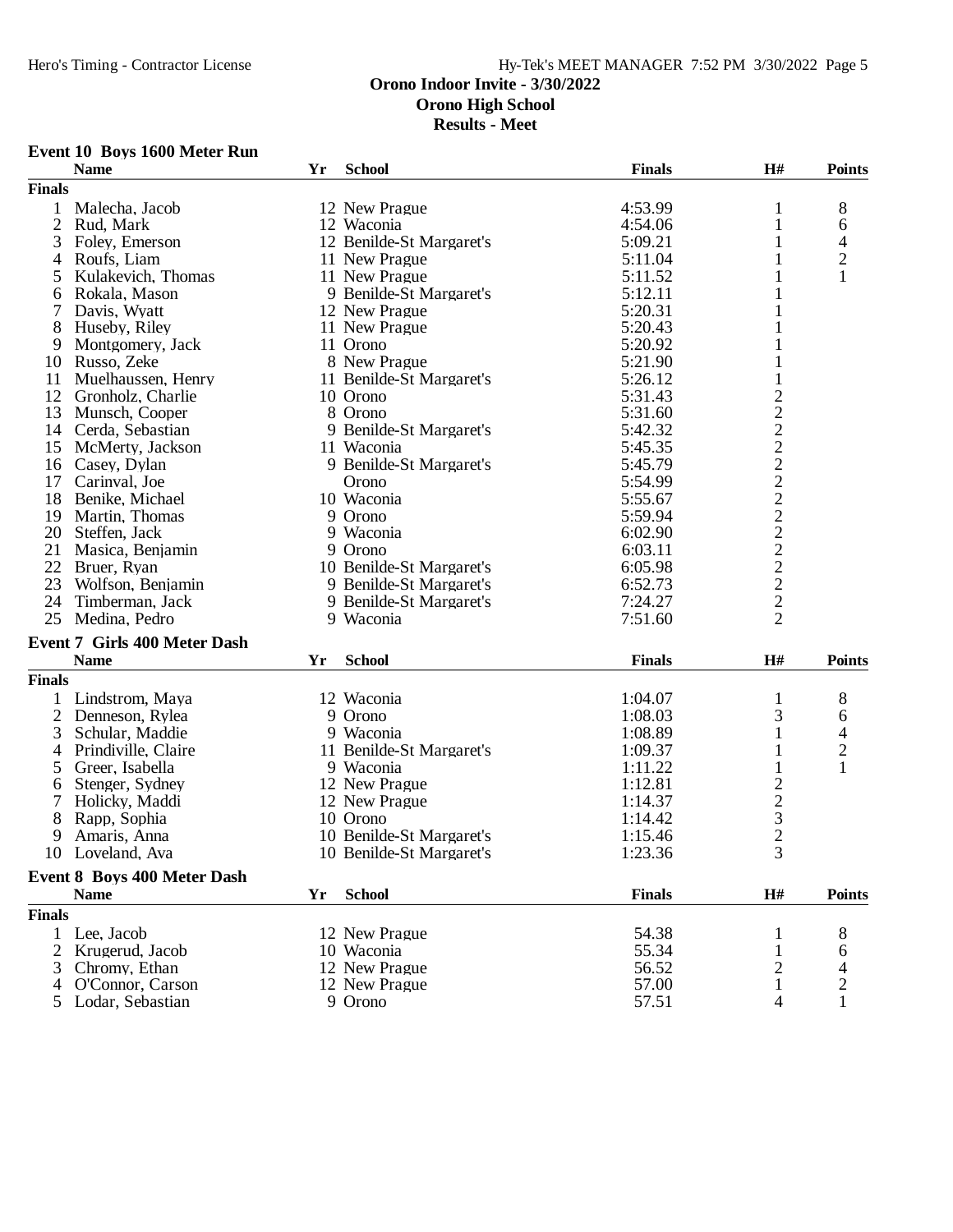**Results - Meet**

#### **Finals ... (Event 8 Boys 400 Meter Dash)**

|                | <b>Name</b>                         | Yr | <b>School</b>            | <b>Finals</b> | H#                                              | <b>Points</b> |
|----------------|-------------------------------------|----|--------------------------|---------------|-------------------------------------------------|---------------|
|                | 6 Perkins, George                   |    | 9 Orono                  | 57.98         | 4                                               |               |
| 7              | Hjelseth, William                   |    | 11 Waconia               | 58.06         | $\mathbf{1}$                                    |               |
| 8              | Vogt, Justin                        |    | 11 Waconia               | 58.87         |                                                 |               |
| 9              | Swenson, Noah                       |    | 11 Orono                 | 59.68         | $2223$<br>$33$<br>$4$                           |               |
| 10             | Mielke, Owen                        |    | 10 Waconia               | 1:00.94       |                                                 |               |
| 11             | Tarr, Leh                           |    | 11 New Prague            | 1:02.10       |                                                 |               |
|                | 12 Nathan, Marusich                 |    | 11 Benilde-St Margaret's | 1:02.60       |                                                 |               |
| 13             | DiPrima, John                       |    | 9 Orono                  | 1:07.15       |                                                 |               |
| 14             |                                     |    | 9 Benilde-St Margaret's  | 1:08.63       |                                                 |               |
|                | Mcmenomy, Quinlan                   |    |                          |               | 4                                               |               |
| 15             | Wahl, Oliver                        |    | 9 Benilde-St Margaret's  | 1:10.97       | 3                                               |               |
| 16             | Steven, Tangney                     |    | 11 Benilde-St Margaret's | 1:11.45       | 3                                               |               |
|                | <b>Event 13 Girls 800 Meter Run</b> |    |                          |               |                                                 |               |
|                | <b>Name</b>                         | Yr | <b>School</b>            | <b>Finals</b> | H#                                              | <b>Points</b> |
| <b>Finals</b>  |                                     |    |                          |               |                                                 |               |
| 1              | Kaeding, Adorisa                    |    | 12 Waconia               | 2:29.20       | 1                                               | 8             |
| $\overline{2}$ | Lage, Madeline                      |    | 10 Waconia               | 2:31.01       | 1                                               | 6             |
| 3              | Mc Kown, Eliza                      |    | 12 Orono                 | 2:34.16       | 1                                               | 4             |
| 4              | Bonner, Sindri                      |    | 10 Orono                 | 2:38.32       | 1                                               | $\mathbf{2}$  |
| 5              | Herold, Amelia                      |    | 10 Waconia               | 2:39.05       | 1                                               | $\mathbf{1}$  |
| 6              | Pinske, Eva                         |    | 11 Orono                 | 2:45.91       | $\overline{\mathbf{c}}$                         |               |
| 7              | Weckman, Aubrey                     |    | 12 New Prague            | 2:46.62       | $\mathbf{1}$                                    |               |
| 8              | Hemann, Taylor                      |    | 9 New Prague             | 2:46.80       | $\mathbf{1}$                                    |               |
| 9              | Arnold, Alexis                      |    | 10 Orono                 | 2:48.01       | $\overline{\mathbf{c}}$                         |               |
| 10             | Stanley, Claire                     |    | 12 Benilde-St Margaret's | 2:51.76       | $\mathbf{1}$                                    |               |
| 11             | Monroe, Mia                         |    | 11 New Prague            | 3:01.39       |                                                 |               |
| 12             |                                     |    | 11 Benilde-St Margaret's |               | $\overline{\mathbf{c}}$                         |               |
|                | Cronin, Ceci                        |    |                          | 3:06.59       | $\frac{2}{2}$                                   |               |
| 13             | Long, Elizabeth                     |    | 10 Benilde-St Margaret's | 3:32.96       |                                                 |               |
|                | --- Parry, Paige                    |    | 10 Benilde-St Margaret's | 2:54.42       | $\overline{2}$                                  |               |
|                | <b>Event 14 Boys 800 Meter Run</b>  |    |                          |               |                                                 |               |
|                | <b>Name</b>                         | Yr | <b>School</b>            | <b>Finals</b> | H#                                              | <b>Points</b> |
| <b>Finals</b>  |                                     |    |                          |               |                                                 |               |
| 1              | Fiataruolo, Angelo                  |    | 12 Orono                 | 2:07.91       | 1                                               | 8             |
| 2              | Ulrich, Jack                        |    | 10 Waconia               | 2:09.56       | 1                                               | 6             |
| 3              | Hirt, Owen                          |    | 10 Orono                 | 2:09.74       | 1                                               | 4             |
| 4              | Schoen, Ryan                        |    | 11 New Prague            | 2:10.42       |                                                 | $\mathbf{2}$  |
| 5              | Krostue, Mitch                      |    | 12 New Prague            | 2:11.84       | 1                                               | $\mathbf{1}$  |
| 6              | Chapman, Owen                       |    | 9 Orono                  | 2:17.53       | 1                                               |               |
| 7 <sup>1</sup> | Lage, Ian                           |    | 8 Waconia                | 2:19.02       | $\overline{c}$                                  |               |
| 8              | Peterson, Will                      |    | 12 Benilde-St Margaret's | 2:20.53       |                                                 |               |
| 9              | Hallen, Gabe                        |    | 8 Orono                  | 2:20.98       | $\frac{2}{2}$                                   |               |
| 10             | Glaser, Ryan                        |    | 12 Waconia               | 2:22.86       |                                                 |               |
|                | Delost, Andy                        |    |                          |               | $\mathbf{1}$                                    |               |
| 11             |                                     |    | 11 New Prague            | 2:24.50       |                                                 |               |
| 12             | Rosemeier, Aidan                    |    | 10 New Prague            | 2:24.99       | $\mathbf{1}$                                    |               |
| 13             | Mueller, Gage                       |    | 9 Benilde-St Margaret's  | 2:30.77       | $\begin{array}{c} 2 \\ 2 \\ 2 \\ 2 \end{array}$ |               |
| 14             | Casey, Dylan                        |    | 9 Benilde-St Margaret's  | 2:31.29       |                                                 |               |
| 15             | Predovich, Noah                     |    | 11 Waconia               | 2:35.02       |                                                 |               |
| 16             | Charette, Alex                      |    | 11 Benilde-St Margaret's | 3:05.18       |                                                 |               |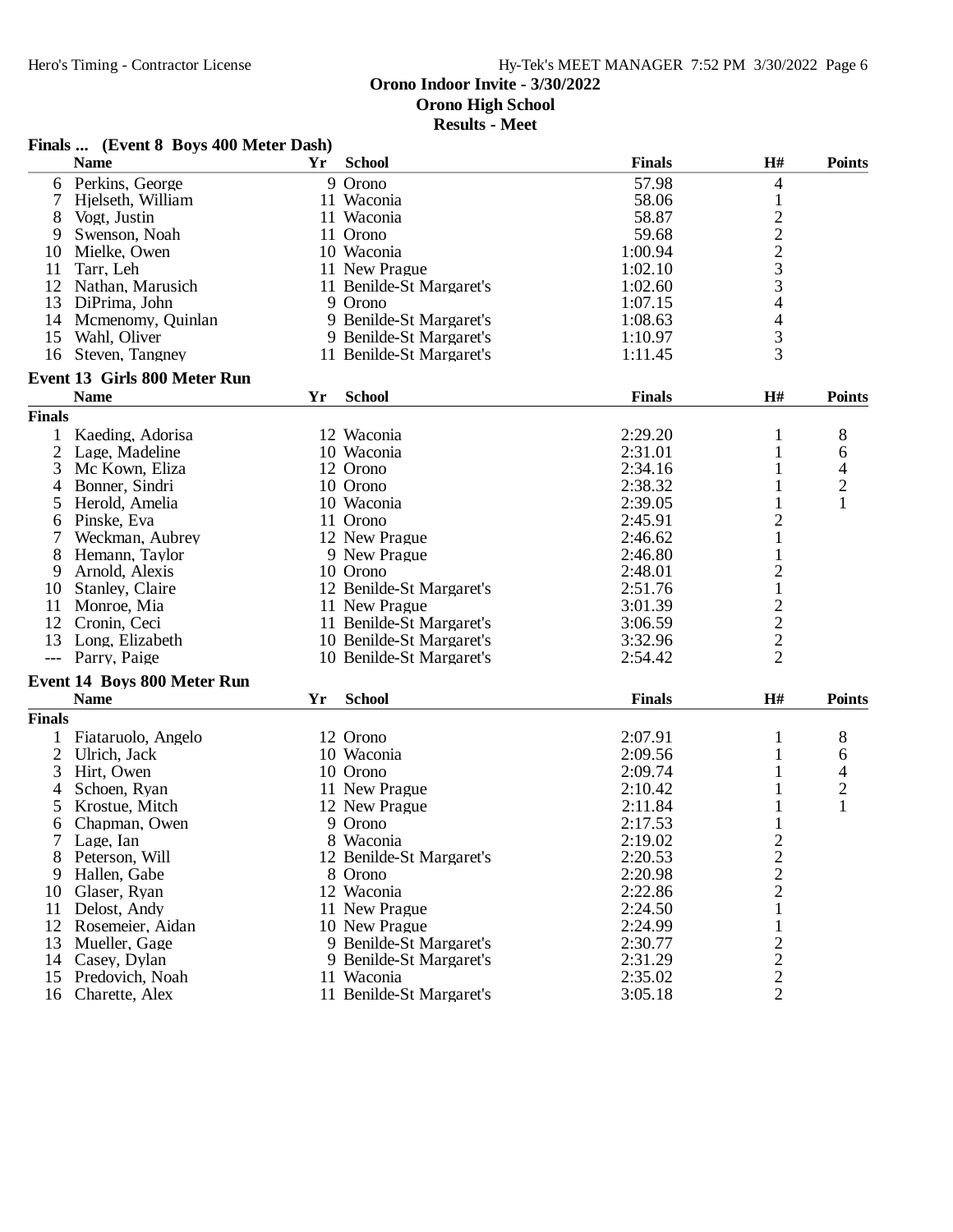**Results - Meet**

#### **Event 15 Girls 200 Meter Dash**

|                | <b>Name</b>                   | Yr | <b>School</b>            | <b>Finals</b> | H#                                              | <b>Points</b>  |
|----------------|-------------------------------|----|--------------------------|---------------|-------------------------------------------------|----------------|
| <b>Finals</b>  |                               |    |                          |               |                                                 |                |
| 1              | Grell, Jordan                 |    | 12 Waconia               | 27.42         | 1                                               | 8              |
| $\overline{c}$ | Gilliand, Kiya                |    | 10 Benilde-St Margaret's | 28.06         | 1                                               | 6              |
| 3              | Langer, Bethany               |    | 10 Waconia               | 28.47         |                                                 | 4              |
| 4              | Myhre, Jenna                  |    | 10 Waconia               | 29.29         | $\overline{2}$                                  | $\overline{c}$ |
| 5              | Johnson, Ella                 |    | 10 Orono                 | 29.40         | 1                                               | $\mathbf{1}$   |
| 6              | Cravens, Sarah                |    | 12 Waconia               | 30.17         | $\overline{\mathcal{L}}$                        |                |
| 7              | Sirek, Katelyn                |    | 10 New Prague            | 30.21         |                                                 |                |
| 8              | Lealos, Jo                    |    | 10 Benilde-St Margaret's | 30.42         |                                                 |                |
| 9              | Motz, Carly                   |    | 10 New Prague            | 30.61         |                                                 |                |
| 10             | Hatlevig, Anika               |    | 10 New Prague            | 30.72         | $\begin{array}{c} 3 \\ 2 \\ 2 \\ 3 \end{array}$ |                |
| 11             | Wellman, Isabel               |    | 12 Orono                 | 30.99         | $\overline{4}$                                  |                |
| 12             | McBroom, Annie                |    | 11 New Prague            | 31.16         | 3                                               |                |
| 13             | Ryskamp, Iyla                 |    | 12 Orono                 | 31.50         | $\overline{\mathcal{A}}$                        |                |
|                | 14 Prindiville, Claire        |    | 11 Benilde-St Margaret's | 31.84         | $\overline{\mathcal{L}}$                        |                |
|                | 15 Dietzen, Elizabeth         |    | 12 Benilde-St Margaret's | 31.97         | 3                                               |                |
|                | Event 16 Boys 200 Meter Dash  |    |                          |               |                                                 |                |
|                | <b>Name</b>                   |    |                          |               |                                                 |                |
|                |                               | Yr | <b>School</b>            | <b>Finals</b> | H#                                              | <b>Points</b>  |
| <b>Finals</b>  |                               |    |                          |               |                                                 |                |
|                | Mueller, Aidan                |    | 12 Orono                 | 24.14         | $\mathbf{1}$                                    | 8              |
| $\overline{c}$ | Lee, Jacob                    |    | 12 New Prague            | 24.63         | 2                                               | 6              |
| 3              | Stanger, Issac                |    | 11 New Prague            | 24.70         | $\mathbf{1}$                                    | $\overline{4}$ |
| 4              | Rieckhoff, Mitchell           |    | 10 Waconia               | 24.83         |                                                 | $\overline{c}$ |
| 5              | Adair, Diego                  |    | 11 Benilde-St Margaret's | 25.48         | 3                                               | 1              |
| 6              | Wolch, Brody                  |    | 12 New Prague            | 25.50         | 1                                               |                |
| 7              | Fox, Hunter                   |    | 10 Orono                 | 25.83         | 4                                               |                |
| 8              | Morris, Nino                  |    | 11 New Prague            | 25.84         |                                                 |                |
| 9              | Perkins, George               |    | 9 Orono                  | 25.93         | $2323$<br>$23$<br>$23$                          |                |
| 10             | Vettel, Ashton                |    | 10 Waconia               | 26.40         |                                                 |                |
| 11             | Scroggins, Charles            |    | 10 Benilde-St Margaret's | 27.51         |                                                 |                |
| 12             | Swift, Charlie                |    | 9 Waconia                | 27.68         |                                                 |                |
| 13             | Shelley, Jason                |    | 10 Waconia               | 28.29         |                                                 |                |
| 14             | Pearce, Devin                 |    | 10 Orono                 | 28.39         | $\overline{4}$                                  |                |
| 15             | Kloss, Max                    |    | 9 Benilde-St Margaret's  | 29.69         | 4                                               |                |
|                | Event 17 Girls 3200 Meter Run |    |                          |               |                                                 |                |
|                | <b>Name</b>                   | Yr | <b>School</b>            | <b>Finals</b> |                                                 | <b>Points</b>  |
| <b>Finals</b>  |                               |    |                          |               |                                                 |                |
|                | 1 Larson, Genevieve           |    | 11 Benilde-St Margaret's | 12:36.85      |                                                 | 8              |
|                | 2 Nientimp, Avery             |    | 11 Benilde-St Margaret's | 13:54.67      |                                                 | 6              |
|                |                               |    |                          |               |                                                 |                |
|                | Event 18 Boys 3200 Meter Run  |    |                          |               |                                                 |                |
|                | <b>Name</b>                   | Yr | <b>School</b>            | <b>Finals</b> |                                                 | <b>Points</b>  |
| <b>Finals</b>  |                               |    |                          |               |                                                 |                |
| 1              | Rokala, Mason                 |    | 9 Benilde-St Margaret's  | 12:02.59      |                                                 | 8              |
| 2              | Muelhaussen, Henry            |    | 11 Benilde-St Margaret's | 12:23.25      |                                                 | 6              |
| 3              | Haenel, Lucas                 |    | 10 Benilde-St Margaret's | 12:41.13      |                                                 | 4              |
|                |                               |    |                          |               |                                                 |                |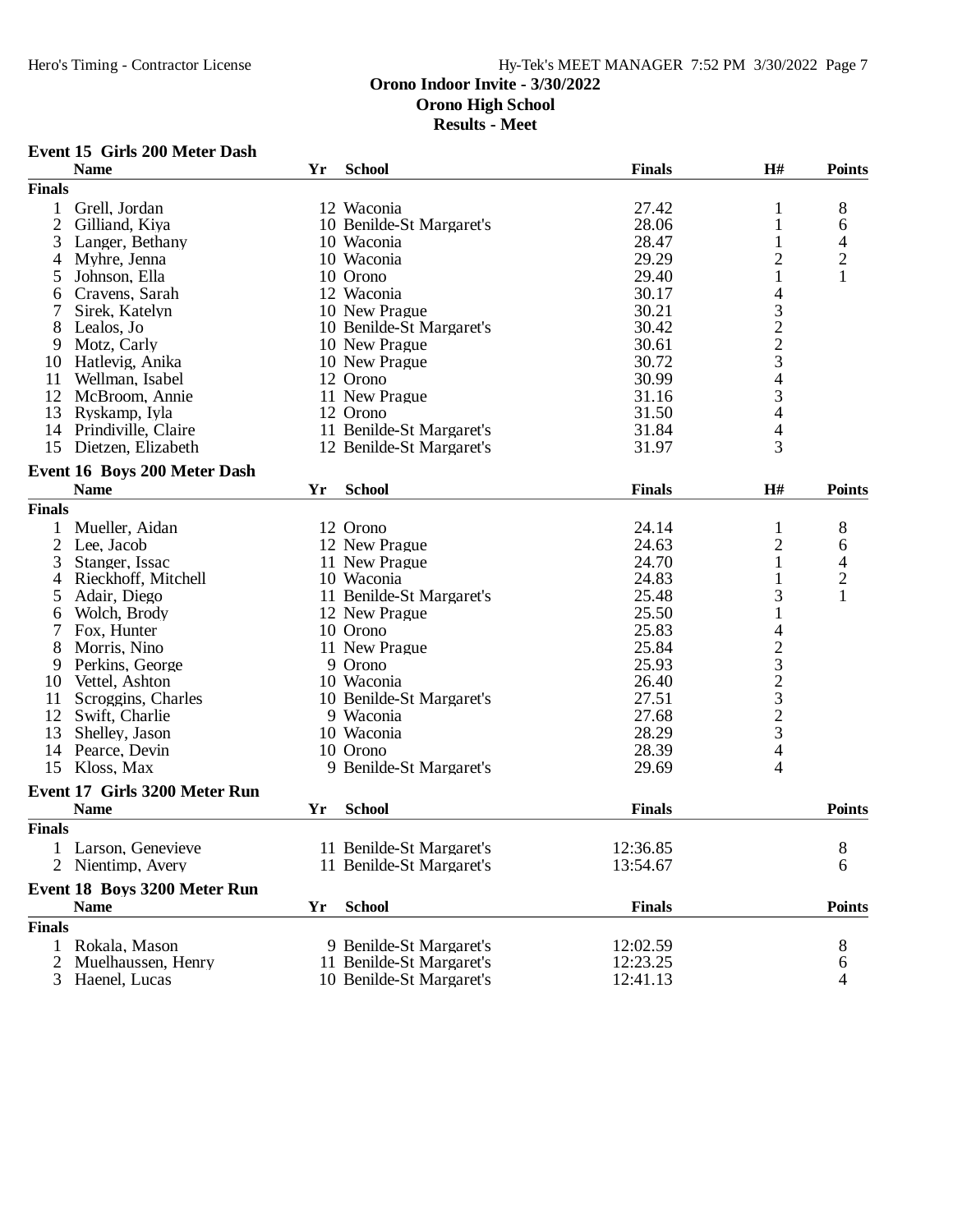## **Orono Indoor Invite - 3/30/2022 Orono High School Results - Meet**

# **Event 19 Girls 4x400 Meter Relay**

|                | <b>Team</b>                     |    | <b>Relay</b>             | <b>Finals</b> | H#                                                | <b>Points</b>                  |
|----------------|---------------------------------|----|--------------------------|---------------|---------------------------------------------------|--------------------------------|
| <b>Finals</b>  |                                 |    |                          |               |                                                   |                                |
|                | Waconia                         |    | A                        | 4:37.60       | 1                                                 | 8                              |
| $\overline{2}$ | Orono                           |    | A                        | 4:42.02       | $\overline{c}$                                    | 6                              |
| 3              | New Prague                      |    | B                        | 4:45.41       | 1                                                 |                                |
| 4              | New Prague                      |    | A                        | 4:47.58       |                                                   | 4                              |
|                | Benilde-St Margaret's           |    | B                        | 4:53.46       | 2                                                 |                                |
|                | Orono                           |    | $\overline{B}$           | 5:02.03       | 1                                                 |                                |
| 6              | <b>Benilde-St Margaret's</b>    |    | $\mathbf{A}$             | 5:04.85       | $\overline{c}$                                    | $\overline{2}$                 |
|                |                                 |    |                          |               |                                                   |                                |
| 8              | Waconia                         |    | $\, {\bf B}$             | 5:16.74       | $\mathbf{1}$                                      |                                |
| 9              | Orono                           |    | $\mathcal{C}$            | 5:19.76       | $\overline{2}$                                    |                                |
|                | Event 20 Boys 4x400 Meter Relay |    |                          |               |                                                   |                                |
|                | <b>Team</b>                     |    | <b>Relay</b>             | <b>Finals</b> | H#                                                | <b>Points</b>                  |
| <b>Finals</b>  |                                 |    |                          |               |                                                   |                                |
|                | New Prague                      |    | A                        | 3:47.97       | 1                                                 | 8                              |
| $\overline{2}$ | Waconia                         |    | A                        | 3:49.55       | 1                                                 | 6                              |
| 3              | New Prague                      |    | $\bf{B}$                 | 3:56.04       | 1                                                 |                                |
| 4              | Benilde-St Margaret's           |    | A                        | 4:01.56       | $\overline{c}$                                    | 4                              |
| 5              | Orono                           |    | A                        | 4:05.30       | $\mathbf{1}$                                      | $\overline{2}$                 |
| 6              | New Prague                      |    | $\mathcal{C}$            | 4:07.14       |                                                   |                                |
|                | Benilde-St Margaret's           |    | $\overline{C}$           | 4:17.78       | $\begin{array}{c}\n2 \\ 2 \\ 3 \\ 3\n\end{array}$ |                                |
| 8              | Orono                           |    | $\overline{C}$           | 4:37.49       |                                                   |                                |
| 9              | Orono                           |    | $\bf{B}$                 | 4:48.02       |                                                   |                                |
| 10             | Benilde-St Margaret's           |    | $\bf{B}$                 | 4:53.04       |                                                   |                                |
| $---$          | Waconia                         |    | $\bf{B}$                 | <b>FS</b>     | $\overline{2}$                                    |                                |
|                |                                 |    |                          |               |                                                   |                                |
|                | <b>Event 21 Girls High Jump</b> |    |                          |               |                                                   |                                |
|                | <b>Name</b>                     | Yr | <b>School</b>            | <b>Finals</b> |                                                   | <b>Points</b>                  |
| <b>Finals</b>  |                                 |    |                          |               |                                                   |                                |
|                | Clifford, Freya                 |    | 12 Orono                 | 4-09.00       |                                                   |                                |
| 2              | Lervick, Anna                   |    | 11 Benilde-St Margaret's | 4-09.00       |                                                   |                                |
| 2              | Sirek, Katelyn                  |    | 10 New Prague            | 4-09.00       |                                                   | $\frac{8}{5}$<br>$\frac{5}{2}$ |
| 4              | Hennen, Avery                   |    | 12 New Prague            | 4-09.00       |                                                   |                                |
| 5              | Olson, Jenna                    |    | 11 Orono                 | 4-06.00       |                                                   | .50                            |
| 5              | Cravens, Sarah                  |    | 12 Waconia               | 4-06.00       |                                                   | .50                            |
|                | Link, Perry                     |    | 12 Orono                 | $4 - 06.00$   |                                                   |                                |
| 7              | Stong, Brooke                   |    | 9 Waconia                | 4-06.00       |                                                   |                                |
| 7              | Hatlevig, Anika                 |    | 10 New Prague            | 4-06.00       |                                                   |                                |
| 10             | Fiataruolo, Alessandra          |    | 10 Orono                 | 4-06.00       |                                                   |                                |
| 11             | Holicky, Maddi                  |    | 12 New Prague            | 4-03.00       |                                                   |                                |
|                | 12 Kauch, Megan                 |    | 12 Orono                 | 4-03.00       |                                                   |                                |
| 13             | Smith, Ashley                   |    | 9 Waconia                | 4-03.00       |                                                   |                                |
|                |                                 |    |                          |               |                                                   |                                |
| 14             | Shelp, Quincy                   |    | 12 Orono                 | 4-00.00       |                                                   |                                |
|                | <b>Event 22 Boys High Jump</b>  |    |                          |               |                                                   |                                |
|                | <b>Name</b>                     | Yr | <b>School</b>            | <b>Finals</b> |                                                   | <b>Points</b>                  |
| <b>Finals</b>  |                                 |    |                          |               |                                                   |                                |
| $\mathbf{1}$   | Chromy, Ethan                   |    | 12 New Prague            | 5-09.00       |                                                   | 8                              |
| 2              | Lumpkin, Xavier                 |    | 10 Benilde-St Margaret's | 5-09.00       |                                                   | 6                              |
| 3              | Hennen, Jack                    |    | 10 New Prague            | 5-06.00       |                                                   | 4                              |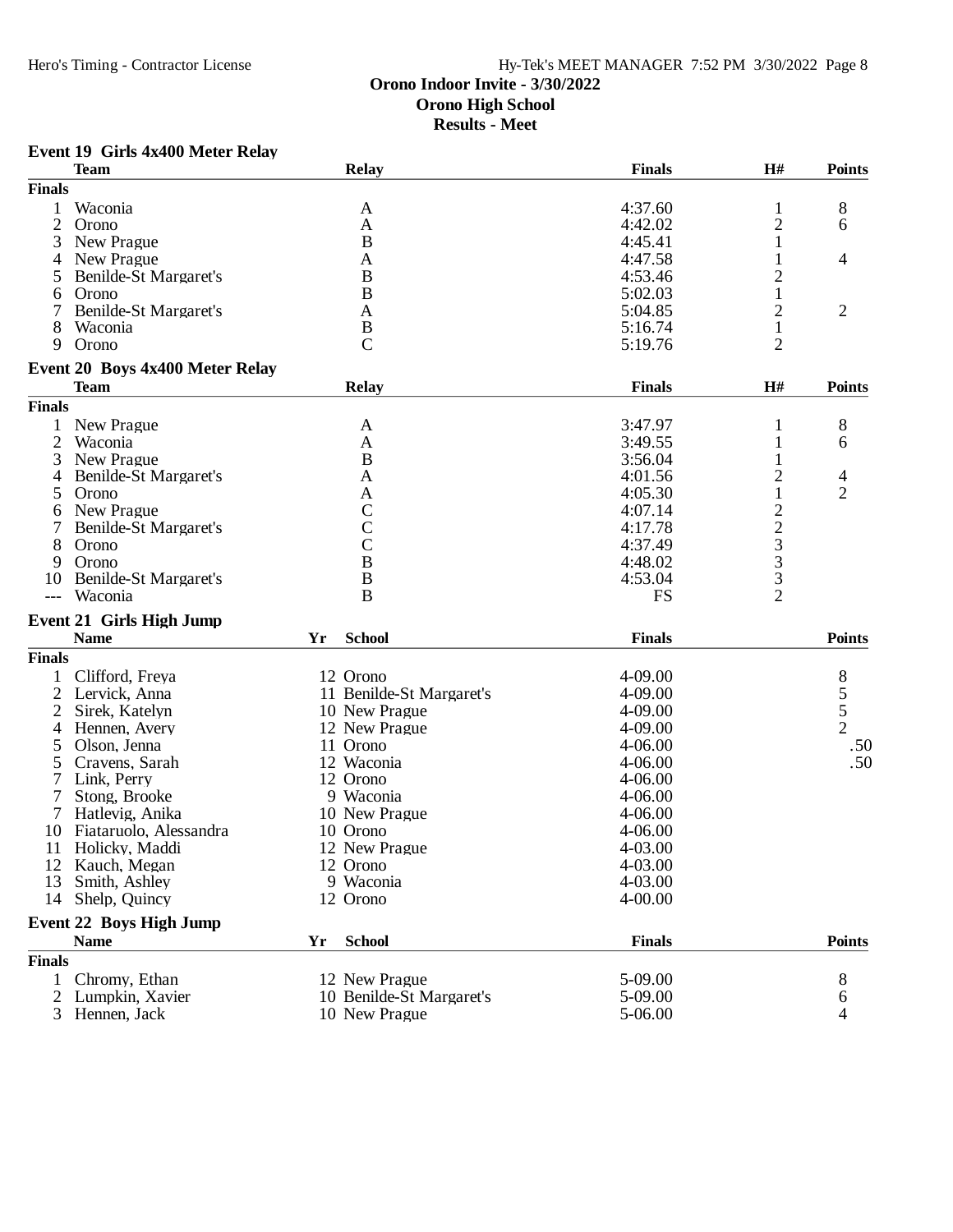**Results - Meet**

# **Finals ... (Event 22 Boys High Jump)**

| 5-06.00<br>12 Orono<br>$\overline{\mathbf{c}}$<br>Dent, Alexander<br>4<br>$\mathbf{1}$<br>5<br>5-03.00<br>King, Aidan<br>12 New Prague<br>Mueller, Aidan<br>12 Orono<br>5-03.00<br>6<br>9 Orono<br>7<br>Lodar, Sebastian<br>$5 - 00.00$<br>8<br>Perkins, George<br>9 Orono<br>$5 - 00.00$<br>Lage, Ian<br>8 Waconia<br>4-09.00<br>9<br>Brewer, Himie<br>11 Benilde-St Margaret's<br>9<br>4-09.00<br>9<br>Roggow, Noah<br>9 Orono<br>4-09.00<br>9 Orono<br>12<br>4-09.00<br>Leary, Aidan<br>13<br>Buch, Joel<br>9 Waconia<br>4-06.00<br>Mielke, Owen<br>10 Waconia<br><b>NH</b><br>$---$<br><b>NH</b><br>Kudrle, Matthew<br>12 New Prague<br>NH<br>Mullin, Patrick<br>12 Benilde-St Margaret's<br>9 Waconia<br><b>NH</b><br>Dubay, Gabe<br>$---$<br><b>Event 23 Girls Pole Vault</b><br><b>Name</b><br><b>School</b><br><b>Finals</b><br><b>Points</b><br>Yr<br><b>Finals</b><br>8-06.00<br>1<br>Klein, Jadyn<br>8<br>11 New Prague<br>2<br>Raidt, Ming Li<br>11 Waconia<br>8-06.00<br>6<br>4<br>3<br>Langer, Bethany<br>10 Waconia<br>7-06.00<br>$\overline{2}$<br>7-06.00<br>Ophus, Paige<br>12 New Prague<br>4<br>$\mathbf{1}$<br>7-00.00<br>Becher, Mandi<br>11 New Prague<br>5<br>Shelp, Quincy<br>12 Orono<br>7-00.00<br>6<br>7<br>$6 - 00.00$<br>Henriksen, Maretta<br>9 Waconia<br>Barsness, Ella<br>11 New Prague<br>$6 - 00.00$<br>Laumann, Mackayla<br>9 Waconia<br><b>NH</b><br><b>NH</b><br>Barry, Leah<br>10 Orono<br>$---$<br><b>Event 24 Boys Pole Vault</b><br><b>Name</b><br><b>School</b><br><b>Finals</b><br><b>Points</b><br>Yr<br><b>Finals</b><br>8<br>Reighard, Travis<br>12 Waconia<br>14-00.00<br>1<br>$\overline{2}$<br>12 New Prague<br>11-00.00<br>Sackett, James<br>6<br>$\frac{4}{2}$<br>3<br>Kiel, Logan<br>11 Waconia<br>$9 - 06.00$<br>Tufvander, Luke<br>10 Orono<br>7-06.00<br>4<br>$\mathbf{1}$<br>5<br>$6 - 00.00$<br>Jager, Jace<br>10 Waconia<br><b>Event 25 Girls Long Jump</b><br><b>Name</b><br><b>School</b><br><b>Points</b><br><b>Finals</b><br>Yr<br><b>Finals</b><br>16-10.25<br>Solheid, Sami<br>11 New Prague<br>8<br>1<br>16-09.75<br>2<br>Kallenbach, Kayla<br>11 Orono<br>6<br>4<br>3<br>Bruegger, Ava<br>9 New Prague<br>15-09.50<br>$\overline{c}$<br>15-05.75<br>Abed, Jada<br>10 Orono<br>4<br>$\mathbf{1}$<br>9 Waconia<br>15-01.00<br>Schweiger, Kaitlin<br>5<br>15-00.25<br>Lervick, Anna<br>11 Benilde-St Margaret's<br>6<br>15-00.00<br>7<br>Johnson, Ella<br>10 Orono<br>Sackett, Jeri<br>10 New Prague<br>14-09.50<br>8<br>11 New Prague<br>14-01.75<br>9<br>Birkholz, Lily | <b>Name</b> | Yr | <b>School</b> | <b>Finals</b> | <b>Points</b> |
|--------------------------------------------------------------------------------------------------------------------------------------------------------------------------------------------------------------------------------------------------------------------------------------------------------------------------------------------------------------------------------------------------------------------------------------------------------------------------------------------------------------------------------------------------------------------------------------------------------------------------------------------------------------------------------------------------------------------------------------------------------------------------------------------------------------------------------------------------------------------------------------------------------------------------------------------------------------------------------------------------------------------------------------------------------------------------------------------------------------------------------------------------------------------------------------------------------------------------------------------------------------------------------------------------------------------------------------------------------------------------------------------------------------------------------------------------------------------------------------------------------------------------------------------------------------------------------------------------------------------------------------------------------------------------------------------------------------------------------------------------------------------------------------------------------------------------------------------------------------------------------------------------------------------------------------------------------------------------------------------------------------------------------------------------------------------------------------------------------------------------------------------------------------------------------------------------------------------------------------------------------------------------------------------------------------------------------------------------------------------------------------------------------------------------------------------------------------------------------------------------------------------------------------------|-------------|----|---------------|---------------|---------------|
|                                                                                                                                                                                                                                                                                                                                                                                                                                                                                                                                                                                                                                                                                                                                                                                                                                                                                                                                                                                                                                                                                                                                                                                                                                                                                                                                                                                                                                                                                                                                                                                                                                                                                                                                                                                                                                                                                                                                                                                                                                                                                                                                                                                                                                                                                                                                                                                                                                                                                                                                            |             |    |               |               |               |
|                                                                                                                                                                                                                                                                                                                                                                                                                                                                                                                                                                                                                                                                                                                                                                                                                                                                                                                                                                                                                                                                                                                                                                                                                                                                                                                                                                                                                                                                                                                                                                                                                                                                                                                                                                                                                                                                                                                                                                                                                                                                                                                                                                                                                                                                                                                                                                                                                                                                                                                                            |             |    |               |               |               |
|                                                                                                                                                                                                                                                                                                                                                                                                                                                                                                                                                                                                                                                                                                                                                                                                                                                                                                                                                                                                                                                                                                                                                                                                                                                                                                                                                                                                                                                                                                                                                                                                                                                                                                                                                                                                                                                                                                                                                                                                                                                                                                                                                                                                                                                                                                                                                                                                                                                                                                                                            |             |    |               |               |               |
|                                                                                                                                                                                                                                                                                                                                                                                                                                                                                                                                                                                                                                                                                                                                                                                                                                                                                                                                                                                                                                                                                                                                                                                                                                                                                                                                                                                                                                                                                                                                                                                                                                                                                                                                                                                                                                                                                                                                                                                                                                                                                                                                                                                                                                                                                                                                                                                                                                                                                                                                            |             |    |               |               |               |
|                                                                                                                                                                                                                                                                                                                                                                                                                                                                                                                                                                                                                                                                                                                                                                                                                                                                                                                                                                                                                                                                                                                                                                                                                                                                                                                                                                                                                                                                                                                                                                                                                                                                                                                                                                                                                                                                                                                                                                                                                                                                                                                                                                                                                                                                                                                                                                                                                                                                                                                                            |             |    |               |               |               |
|                                                                                                                                                                                                                                                                                                                                                                                                                                                                                                                                                                                                                                                                                                                                                                                                                                                                                                                                                                                                                                                                                                                                                                                                                                                                                                                                                                                                                                                                                                                                                                                                                                                                                                                                                                                                                                                                                                                                                                                                                                                                                                                                                                                                                                                                                                                                                                                                                                                                                                                                            |             |    |               |               |               |
|                                                                                                                                                                                                                                                                                                                                                                                                                                                                                                                                                                                                                                                                                                                                                                                                                                                                                                                                                                                                                                                                                                                                                                                                                                                                                                                                                                                                                                                                                                                                                                                                                                                                                                                                                                                                                                                                                                                                                                                                                                                                                                                                                                                                                                                                                                                                                                                                                                                                                                                                            |             |    |               |               |               |
|                                                                                                                                                                                                                                                                                                                                                                                                                                                                                                                                                                                                                                                                                                                                                                                                                                                                                                                                                                                                                                                                                                                                                                                                                                                                                                                                                                                                                                                                                                                                                                                                                                                                                                                                                                                                                                                                                                                                                                                                                                                                                                                                                                                                                                                                                                                                                                                                                                                                                                                                            |             |    |               |               |               |
|                                                                                                                                                                                                                                                                                                                                                                                                                                                                                                                                                                                                                                                                                                                                                                                                                                                                                                                                                                                                                                                                                                                                                                                                                                                                                                                                                                                                                                                                                                                                                                                                                                                                                                                                                                                                                                                                                                                                                                                                                                                                                                                                                                                                                                                                                                                                                                                                                                                                                                                                            |             |    |               |               |               |
|                                                                                                                                                                                                                                                                                                                                                                                                                                                                                                                                                                                                                                                                                                                                                                                                                                                                                                                                                                                                                                                                                                                                                                                                                                                                                                                                                                                                                                                                                                                                                                                                                                                                                                                                                                                                                                                                                                                                                                                                                                                                                                                                                                                                                                                                                                                                                                                                                                                                                                                                            |             |    |               |               |               |
|                                                                                                                                                                                                                                                                                                                                                                                                                                                                                                                                                                                                                                                                                                                                                                                                                                                                                                                                                                                                                                                                                                                                                                                                                                                                                                                                                                                                                                                                                                                                                                                                                                                                                                                                                                                                                                                                                                                                                                                                                                                                                                                                                                                                                                                                                                                                                                                                                                                                                                                                            |             |    |               |               |               |
|                                                                                                                                                                                                                                                                                                                                                                                                                                                                                                                                                                                                                                                                                                                                                                                                                                                                                                                                                                                                                                                                                                                                                                                                                                                                                                                                                                                                                                                                                                                                                                                                                                                                                                                                                                                                                                                                                                                                                                                                                                                                                                                                                                                                                                                                                                                                                                                                                                                                                                                                            |             |    |               |               |               |
|                                                                                                                                                                                                                                                                                                                                                                                                                                                                                                                                                                                                                                                                                                                                                                                                                                                                                                                                                                                                                                                                                                                                                                                                                                                                                                                                                                                                                                                                                                                                                                                                                                                                                                                                                                                                                                                                                                                                                                                                                                                                                                                                                                                                                                                                                                                                                                                                                                                                                                                                            |             |    |               |               |               |
|                                                                                                                                                                                                                                                                                                                                                                                                                                                                                                                                                                                                                                                                                                                                                                                                                                                                                                                                                                                                                                                                                                                                                                                                                                                                                                                                                                                                                                                                                                                                                                                                                                                                                                                                                                                                                                                                                                                                                                                                                                                                                                                                                                                                                                                                                                                                                                                                                                                                                                                                            |             |    |               |               |               |
|                                                                                                                                                                                                                                                                                                                                                                                                                                                                                                                                                                                                                                                                                                                                                                                                                                                                                                                                                                                                                                                                                                                                                                                                                                                                                                                                                                                                                                                                                                                                                                                                                                                                                                                                                                                                                                                                                                                                                                                                                                                                                                                                                                                                                                                                                                                                                                                                                                                                                                                                            |             |    |               |               |               |
|                                                                                                                                                                                                                                                                                                                                                                                                                                                                                                                                                                                                                                                                                                                                                                                                                                                                                                                                                                                                                                                                                                                                                                                                                                                                                                                                                                                                                                                                                                                                                                                                                                                                                                                                                                                                                                                                                                                                                                                                                                                                                                                                                                                                                                                                                                                                                                                                                                                                                                                                            |             |    |               |               |               |
|                                                                                                                                                                                                                                                                                                                                                                                                                                                                                                                                                                                                                                                                                                                                                                                                                                                                                                                                                                                                                                                                                                                                                                                                                                                                                                                                                                                                                                                                                                                                                                                                                                                                                                                                                                                                                                                                                                                                                                                                                                                                                                                                                                                                                                                                                                                                                                                                                                                                                                                                            |             |    |               |               |               |
|                                                                                                                                                                                                                                                                                                                                                                                                                                                                                                                                                                                                                                                                                                                                                                                                                                                                                                                                                                                                                                                                                                                                                                                                                                                                                                                                                                                                                                                                                                                                                                                                                                                                                                                                                                                                                                                                                                                                                                                                                                                                                                                                                                                                                                                                                                                                                                                                                                                                                                                                            |             |    |               |               |               |
|                                                                                                                                                                                                                                                                                                                                                                                                                                                                                                                                                                                                                                                                                                                                                                                                                                                                                                                                                                                                                                                                                                                                                                                                                                                                                                                                                                                                                                                                                                                                                                                                                                                                                                                                                                                                                                                                                                                                                                                                                                                                                                                                                                                                                                                                                                                                                                                                                                                                                                                                            |             |    |               |               |               |
|                                                                                                                                                                                                                                                                                                                                                                                                                                                                                                                                                                                                                                                                                                                                                                                                                                                                                                                                                                                                                                                                                                                                                                                                                                                                                                                                                                                                                                                                                                                                                                                                                                                                                                                                                                                                                                                                                                                                                                                                                                                                                                                                                                                                                                                                                                                                                                                                                                                                                                                                            |             |    |               |               |               |
|                                                                                                                                                                                                                                                                                                                                                                                                                                                                                                                                                                                                                                                                                                                                                                                                                                                                                                                                                                                                                                                                                                                                                                                                                                                                                                                                                                                                                                                                                                                                                                                                                                                                                                                                                                                                                                                                                                                                                                                                                                                                                                                                                                                                                                                                                                                                                                                                                                                                                                                                            |             |    |               |               |               |
|                                                                                                                                                                                                                                                                                                                                                                                                                                                                                                                                                                                                                                                                                                                                                                                                                                                                                                                                                                                                                                                                                                                                                                                                                                                                                                                                                                                                                                                                                                                                                                                                                                                                                                                                                                                                                                                                                                                                                                                                                                                                                                                                                                                                                                                                                                                                                                                                                                                                                                                                            |             |    |               |               |               |
|                                                                                                                                                                                                                                                                                                                                                                                                                                                                                                                                                                                                                                                                                                                                                                                                                                                                                                                                                                                                                                                                                                                                                                                                                                                                                                                                                                                                                                                                                                                                                                                                                                                                                                                                                                                                                                                                                                                                                                                                                                                                                                                                                                                                                                                                                                                                                                                                                                                                                                                                            |             |    |               |               |               |
|                                                                                                                                                                                                                                                                                                                                                                                                                                                                                                                                                                                                                                                                                                                                                                                                                                                                                                                                                                                                                                                                                                                                                                                                                                                                                                                                                                                                                                                                                                                                                                                                                                                                                                                                                                                                                                                                                                                                                                                                                                                                                                                                                                                                                                                                                                                                                                                                                                                                                                                                            |             |    |               |               |               |
|                                                                                                                                                                                                                                                                                                                                                                                                                                                                                                                                                                                                                                                                                                                                                                                                                                                                                                                                                                                                                                                                                                                                                                                                                                                                                                                                                                                                                                                                                                                                                                                                                                                                                                                                                                                                                                                                                                                                                                                                                                                                                                                                                                                                                                                                                                                                                                                                                                                                                                                                            |             |    |               |               |               |
|                                                                                                                                                                                                                                                                                                                                                                                                                                                                                                                                                                                                                                                                                                                                                                                                                                                                                                                                                                                                                                                                                                                                                                                                                                                                                                                                                                                                                                                                                                                                                                                                                                                                                                                                                                                                                                                                                                                                                                                                                                                                                                                                                                                                                                                                                                                                                                                                                                                                                                                                            |             |    |               |               |               |
|                                                                                                                                                                                                                                                                                                                                                                                                                                                                                                                                                                                                                                                                                                                                                                                                                                                                                                                                                                                                                                                                                                                                                                                                                                                                                                                                                                                                                                                                                                                                                                                                                                                                                                                                                                                                                                                                                                                                                                                                                                                                                                                                                                                                                                                                                                                                                                                                                                                                                                                                            |             |    |               |               |               |
|                                                                                                                                                                                                                                                                                                                                                                                                                                                                                                                                                                                                                                                                                                                                                                                                                                                                                                                                                                                                                                                                                                                                                                                                                                                                                                                                                                                                                                                                                                                                                                                                                                                                                                                                                                                                                                                                                                                                                                                                                                                                                                                                                                                                                                                                                                                                                                                                                                                                                                                                            |             |    |               |               |               |
|                                                                                                                                                                                                                                                                                                                                                                                                                                                                                                                                                                                                                                                                                                                                                                                                                                                                                                                                                                                                                                                                                                                                                                                                                                                                                                                                                                                                                                                                                                                                                                                                                                                                                                                                                                                                                                                                                                                                                                                                                                                                                                                                                                                                                                                                                                                                                                                                                                                                                                                                            |             |    |               |               |               |
|                                                                                                                                                                                                                                                                                                                                                                                                                                                                                                                                                                                                                                                                                                                                                                                                                                                                                                                                                                                                                                                                                                                                                                                                                                                                                                                                                                                                                                                                                                                                                                                                                                                                                                                                                                                                                                                                                                                                                                                                                                                                                                                                                                                                                                                                                                                                                                                                                                                                                                                                            |             |    |               |               |               |
|                                                                                                                                                                                                                                                                                                                                                                                                                                                                                                                                                                                                                                                                                                                                                                                                                                                                                                                                                                                                                                                                                                                                                                                                                                                                                                                                                                                                                                                                                                                                                                                                                                                                                                                                                                                                                                                                                                                                                                                                                                                                                                                                                                                                                                                                                                                                                                                                                                                                                                                                            |             |    |               |               |               |
|                                                                                                                                                                                                                                                                                                                                                                                                                                                                                                                                                                                                                                                                                                                                                                                                                                                                                                                                                                                                                                                                                                                                                                                                                                                                                                                                                                                                                                                                                                                                                                                                                                                                                                                                                                                                                                                                                                                                                                                                                                                                                                                                                                                                                                                                                                                                                                                                                                                                                                                                            |             |    |               |               |               |
|                                                                                                                                                                                                                                                                                                                                                                                                                                                                                                                                                                                                                                                                                                                                                                                                                                                                                                                                                                                                                                                                                                                                                                                                                                                                                                                                                                                                                                                                                                                                                                                                                                                                                                                                                                                                                                                                                                                                                                                                                                                                                                                                                                                                                                                                                                                                                                                                                                                                                                                                            |             |    |               |               |               |
|                                                                                                                                                                                                                                                                                                                                                                                                                                                                                                                                                                                                                                                                                                                                                                                                                                                                                                                                                                                                                                                                                                                                                                                                                                                                                                                                                                                                                                                                                                                                                                                                                                                                                                                                                                                                                                                                                                                                                                                                                                                                                                                                                                                                                                                                                                                                                                                                                                                                                                                                            |             |    |               |               |               |
|                                                                                                                                                                                                                                                                                                                                                                                                                                                                                                                                                                                                                                                                                                                                                                                                                                                                                                                                                                                                                                                                                                                                                                                                                                                                                                                                                                                                                                                                                                                                                                                                                                                                                                                                                                                                                                                                                                                                                                                                                                                                                                                                                                                                                                                                                                                                                                                                                                                                                                                                            |             |    |               |               |               |
|                                                                                                                                                                                                                                                                                                                                                                                                                                                                                                                                                                                                                                                                                                                                                                                                                                                                                                                                                                                                                                                                                                                                                                                                                                                                                                                                                                                                                                                                                                                                                                                                                                                                                                                                                                                                                                                                                                                                                                                                                                                                                                                                                                                                                                                                                                                                                                                                                                                                                                                                            |             |    |               |               |               |
|                                                                                                                                                                                                                                                                                                                                                                                                                                                                                                                                                                                                                                                                                                                                                                                                                                                                                                                                                                                                                                                                                                                                                                                                                                                                                                                                                                                                                                                                                                                                                                                                                                                                                                                                                                                                                                                                                                                                                                                                                                                                                                                                                                                                                                                                                                                                                                                                                                                                                                                                            |             |    |               |               |               |
|                                                                                                                                                                                                                                                                                                                                                                                                                                                                                                                                                                                                                                                                                                                                                                                                                                                                                                                                                                                                                                                                                                                                                                                                                                                                                                                                                                                                                                                                                                                                                                                                                                                                                                                                                                                                                                                                                                                                                                                                                                                                                                                                                                                                                                                                                                                                                                                                                                                                                                                                            |             |    |               |               |               |
|                                                                                                                                                                                                                                                                                                                                                                                                                                                                                                                                                                                                                                                                                                                                                                                                                                                                                                                                                                                                                                                                                                                                                                                                                                                                                                                                                                                                                                                                                                                                                                                                                                                                                                                                                                                                                                                                                                                                                                                                                                                                                                                                                                                                                                                                                                                                                                                                                                                                                                                                            |             |    |               |               |               |
|                                                                                                                                                                                                                                                                                                                                                                                                                                                                                                                                                                                                                                                                                                                                                                                                                                                                                                                                                                                                                                                                                                                                                                                                                                                                                                                                                                                                                                                                                                                                                                                                                                                                                                                                                                                                                                                                                                                                                                                                                                                                                                                                                                                                                                                                                                                                                                                                                                                                                                                                            |             |    |               |               |               |
|                                                                                                                                                                                                                                                                                                                                                                                                                                                                                                                                                                                                                                                                                                                                                                                                                                                                                                                                                                                                                                                                                                                                                                                                                                                                                                                                                                                                                                                                                                                                                                                                                                                                                                                                                                                                                                                                                                                                                                                                                                                                                                                                                                                                                                                                                                                                                                                                                                                                                                                                            |             |    |               |               |               |
|                                                                                                                                                                                                                                                                                                                                                                                                                                                                                                                                                                                                                                                                                                                                                                                                                                                                                                                                                                                                                                                                                                                                                                                                                                                                                                                                                                                                                                                                                                                                                                                                                                                                                                                                                                                                                                                                                                                                                                                                                                                                                                                                                                                                                                                                                                                                                                                                                                                                                                                                            |             |    |               |               |               |
|                                                                                                                                                                                                                                                                                                                                                                                                                                                                                                                                                                                                                                                                                                                                                                                                                                                                                                                                                                                                                                                                                                                                                                                                                                                                                                                                                                                                                                                                                                                                                                                                                                                                                                                                                                                                                                                                                                                                                                                                                                                                                                                                                                                                                                                                                                                                                                                                                                                                                                                                            |             |    |               |               |               |
|                                                                                                                                                                                                                                                                                                                                                                                                                                                                                                                                                                                                                                                                                                                                                                                                                                                                                                                                                                                                                                                                                                                                                                                                                                                                                                                                                                                                                                                                                                                                                                                                                                                                                                                                                                                                                                                                                                                                                                                                                                                                                                                                                                                                                                                                                                                                                                                                                                                                                                                                            |             |    |               |               |               |
|                                                                                                                                                                                                                                                                                                                                                                                                                                                                                                                                                                                                                                                                                                                                                                                                                                                                                                                                                                                                                                                                                                                                                                                                                                                                                                                                                                                                                                                                                                                                                                                                                                                                                                                                                                                                                                                                                                                                                                                                                                                                                                                                                                                                                                                                                                                                                                                                                                                                                                                                            |             |    |               |               |               |
|                                                                                                                                                                                                                                                                                                                                                                                                                                                                                                                                                                                                                                                                                                                                                                                                                                                                                                                                                                                                                                                                                                                                                                                                                                                                                                                                                                                                                                                                                                                                                                                                                                                                                                                                                                                                                                                                                                                                                                                                                                                                                                                                                                                                                                                                                                                                                                                                                                                                                                                                            |             |    |               |               |               |
|                                                                                                                                                                                                                                                                                                                                                                                                                                                                                                                                                                                                                                                                                                                                                                                                                                                                                                                                                                                                                                                                                                                                                                                                                                                                                                                                                                                                                                                                                                                                                                                                                                                                                                                                                                                                                                                                                                                                                                                                                                                                                                                                                                                                                                                                                                                                                                                                                                                                                                                                            |             |    |               |               |               |
|                                                                                                                                                                                                                                                                                                                                                                                                                                                                                                                                                                                                                                                                                                                                                                                                                                                                                                                                                                                                                                                                                                                                                                                                                                                                                                                                                                                                                                                                                                                                                                                                                                                                                                                                                                                                                                                                                                                                                                                                                                                                                                                                                                                                                                                                                                                                                                                                                                                                                                                                            |             |    |               |               |               |
|                                                                                                                                                                                                                                                                                                                                                                                                                                                                                                                                                                                                                                                                                                                                                                                                                                                                                                                                                                                                                                                                                                                                                                                                                                                                                                                                                                                                                                                                                                                                                                                                                                                                                                                                                                                                                                                                                                                                                                                                                                                                                                                                                                                                                                                                                                                                                                                                                                                                                                                                            |             |    |               |               |               |
|                                                                                                                                                                                                                                                                                                                                                                                                                                                                                                                                                                                                                                                                                                                                                                                                                                                                                                                                                                                                                                                                                                                                                                                                                                                                                                                                                                                                                                                                                                                                                                                                                                                                                                                                                                                                                                                                                                                                                                                                                                                                                                                                                                                                                                                                                                                                                                                                                                                                                                                                            |             |    |               |               |               |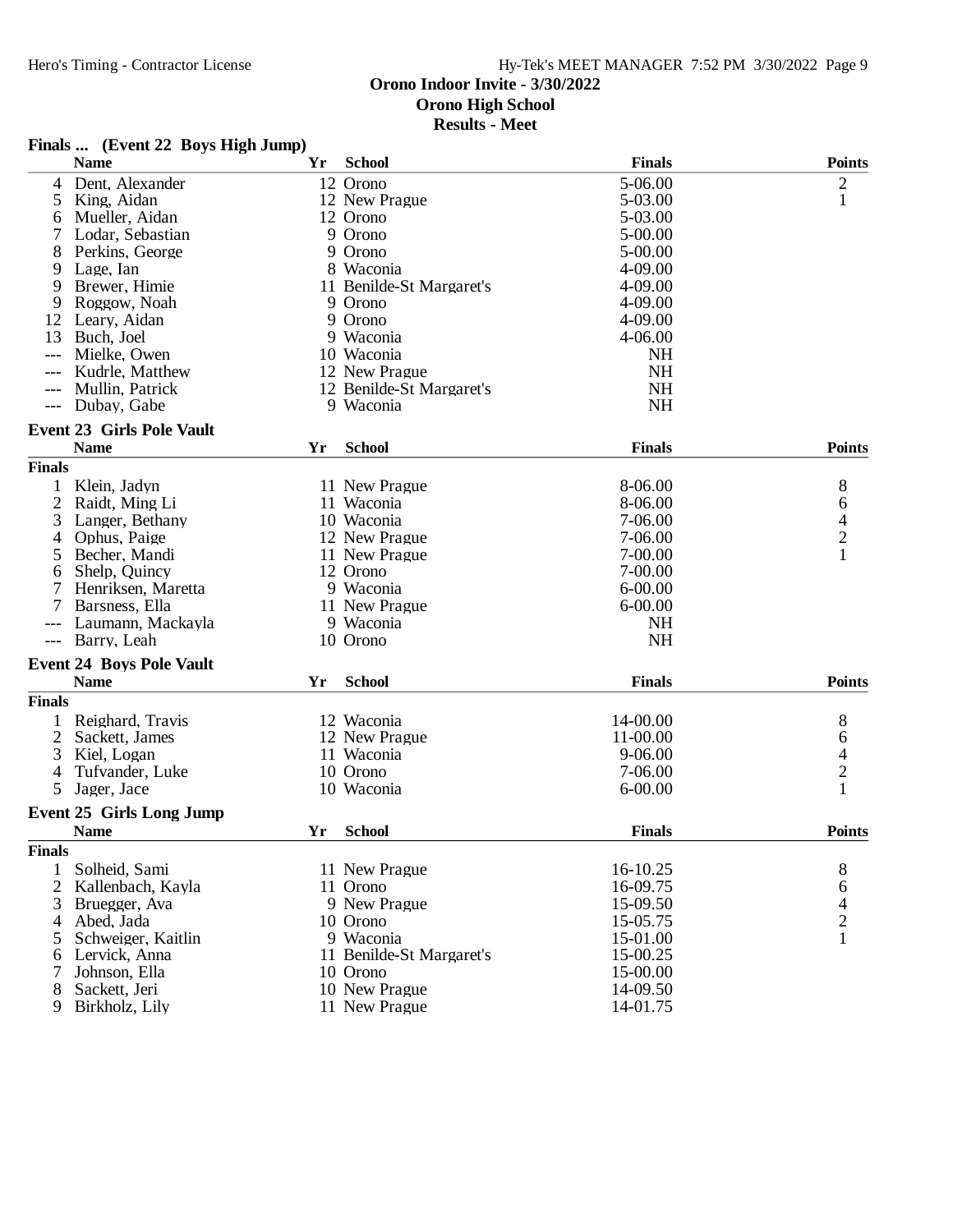**Results - Meet**

|                | Finals  (Event 25 Girls Long Jump) |    |                          |               |                                            |
|----------------|------------------------------------|----|--------------------------|---------------|--------------------------------------------|
|                | <b>Name</b>                        | Yr | <b>School</b>            | <b>Finals</b> | <b>Points</b>                              |
| 9              | Rhode, Brooke                      |    | 10 Waconia               | 14-01.75      |                                            |
| 11             | Myhre, Jenna                       |    | 10 Waconia               | 14-01.25      |                                            |
| 12             | Dietzen, Elizabeth                 |    | 12 Benilde-St Margaret's | 14-01.00      |                                            |
| 13             | Rapp, Alexandra                    |    | 11 Orono                 | 13-05.50      |                                            |
| 14             | Will, Eliana                       |    | 9 Orono                  | 12-11.00      |                                            |
| 15             | Hughes, Cassidy                    |    | 12 Waconia               | 12-03.75      |                                            |
|                | Oakins, Jazmyn                     |    | 9 Benilde-St Margaret's  | <b>ND</b>     |                                            |
|                | <b>Event 26 Boys Long Jump</b>     |    |                          |               |                                            |
|                | <b>Name</b>                        | Yr | <b>School</b>            | <b>Finals</b> | <b>Points</b>                              |
| <b>Finals</b>  |                                    |    |                          |               |                                            |
| $\mathbf{1}$   | Pieper, Brendan                    |    | 12 New Prague            | 23-00.50      | 8                                          |
| 2              | Brewer, Himie                      |    | 11 Benilde-St Margaret's | 20-02.00      | 6                                          |
| 3              | Brown, Khalif                      |    | 9 Benilde-St Margaret's  | 19-11.50      |                                            |
| 4              | Lumpkin, Xavier                    |    | 10 Benilde-St Margaret's | 19-10.00      | $\frac{4}{2}$                              |
|                |                                    |    |                          |               | $\mathbf{1}$                               |
| 5              | King, Aidan                        |    | 12 New Prague            | 19-09.50      |                                            |
| 6              | Heinen, August                     |    | 11 Orono                 | 19-07.25      |                                            |
|                | Allyn, Josiah                      |    | 10 Waconia               | 19-00.00      |                                            |
| 8              | Grams, Jon                         |    | 11 New Prague            | 18-04.00      |                                            |
| 9              | Riley, Alexander                   |    | 11 Waconia               | 17-11.50      |                                            |
| 9              | Lukkes, Kaden                      |    | 12 New Prague            | 17-11.50      |                                            |
| 11             | Coffey, Austin                     |    | 10 Waconia               | 17-05.50      |                                            |
|                | 12 Hoffman, Will                   |    | 10 Orono                 | 17-01.00      |                                            |
| 13             | Shelley, Jason                     |    | 10 Waconia               | 16-11.25      |                                            |
| 14             | Roggow, Noah                       |    | 9 Orono                  | 15-07.50      |                                            |
|                | <b>Event 27 Girls Triple Jump</b>  |    |                          |               |                                            |
|                | <b>Name</b>                        | Yr | <b>School</b>            | <b>Finals</b> | <b>Points</b>                              |
| <b>Finals</b>  |                                    |    |                          |               |                                            |
| 1              | Boulanger, Maddy                   |    | 10 New Prague            | 34-11.50      | 8                                          |
| $\overline{2}$ | Lervick, Anna                      |    | 11 Benilde-St Margaret's | 33-03.00      |                                            |
| 3              | Mushitz, Baylee                    |    | 10 New Prague            | 31-09.00      |                                            |
| 4              | Rhode, Brooke                      |    | 10 Waconia               | 28-02.00      | $\begin{array}{c} 6 \\ 4 \\ 2 \end{array}$ |
| 5              | Smith, Ashley                      |    | 9 Waconia                | 28-00.25      | $\mathbf{1}$                               |
| 6              | Monroe, Mia                        |    | 11 New Prague            | 28-00.00      |                                            |
|                | <b>Event 28 Boys Triple Jump</b>   |    |                          |               |                                            |
|                | <b>Name</b>                        | Yr | <b>School</b>            | <b>Finals</b> | <b>Points</b>                              |
| <b>Finals</b>  |                                    |    |                          |               |                                            |
|                | Trygestad, Chase                   |    | 12 New Prague            | 41-02.00      |                                            |
| 1              |                                    |    |                          |               | 8                                          |
| 2              | Lee, Jacob                         |    | 12 New Prague            | 39-01.00      | 6                                          |
| 3              | Coffey, Austin                     |    | 10 Waconia               | 34-07.00      | $\overline{4}$                             |
| $\overline{4}$ | Shelley, Jason                     |    | 10 Waconia               | 32-03.00      | $\overline{c}$                             |
| 5              | Tarr, Leh                          |    | 11 New Prague            | 31-00.50      | $\mathbf{1}$                               |
| 6              | Steven, Tangney                    |    | 11 Benilde-St Margaret's | 28-06.50      |                                            |
|                | Nkemough, Franklin                 |    | 10 Benilde-St Margaret's | ND            |                                            |
| ---            | Allyn, Josiah                      |    | 10 Waconia               | ND            |                                            |
| ---            | Swift, Charlie                     |    | 9 Waconia                | ND            |                                            |